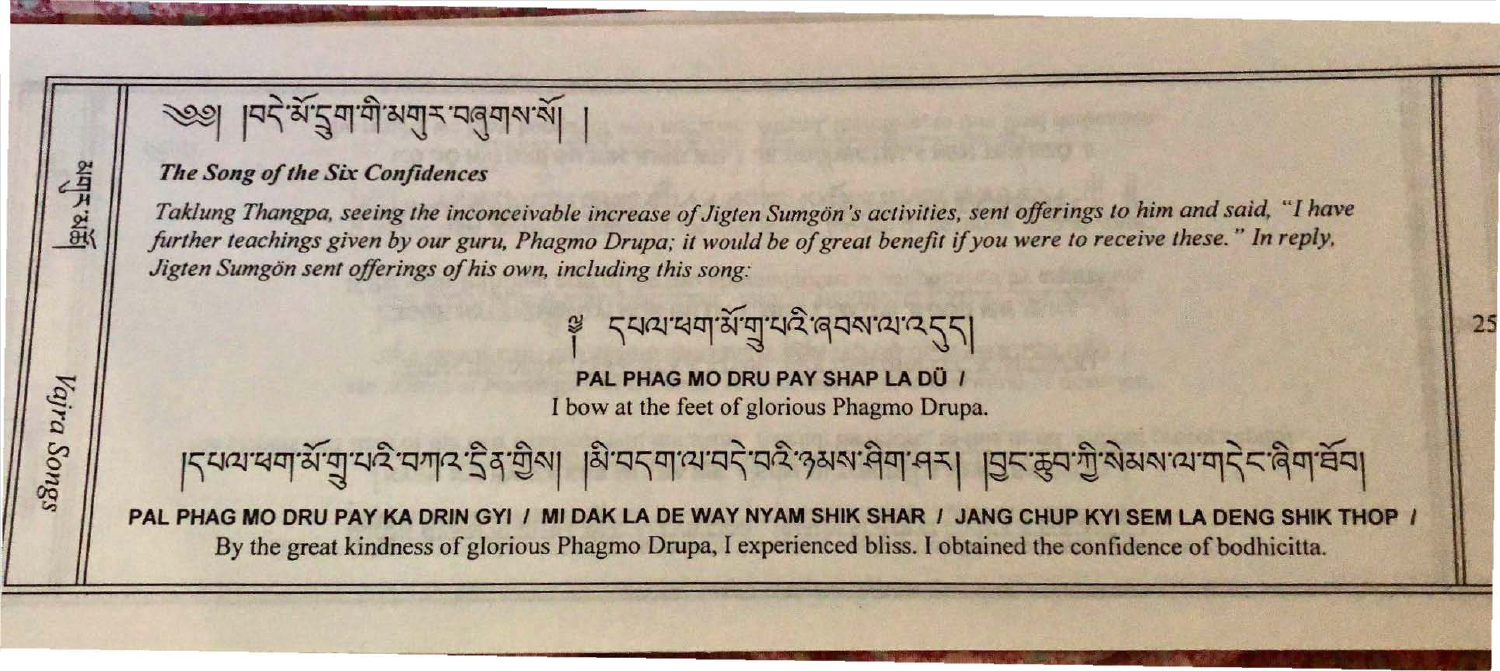**CAR ARIAN** DAK JAR ME KYI NAL JOR LO RE DE / LO DE WAY NAL JOR NYAM RE GA / NY Vajra Songs

# क्रियायाददार्भेयायार्थेदायार्थिया ।बोड़वार्ट्स्यायाद्राद्वयाद्येदाया ।ब्रियादक्षयाग्रीदवार्भ्रेदार्गुज्ञेदा।

CHÖ TA WA DANG GOM PA CHÖ PA SUM / CHIK TU TOK PAY NAL JOR LA / THÜN TSAM KYI GE JOR JA GYU ME / I, a yogin, realized the unity of view, meditation, and action. There are no sessions to practice.

|मदमायुर सेदगी:हत्यादेवेर त्रीरे मदी । त्रिमदे मदे:हत्यादेवेर:१सर्वर दमाद। ।१सर्वादमादमत्रात्राद्य समाद देव सेव।

In non-effort, I, the yogin, am happy. This happy yogin experiences joy. This experience of joy is the guru's kindness.

 $\frac{1}{2}$ निज़र र दलुश्वासर के ये जिले के विशेष के साथ पर के स्थान के साथ पर के साथ के प्रति की प्रति है।

LA MA DANG RANG SEM SANG GYE SUM / CHIK TU TOK PAY NAL JOR LA / CHO MAY MO GU JA GYU ME / I, a yogin, realized the unity of the guru, my own mind, and the Buddha. I have no need of superficial devotion.

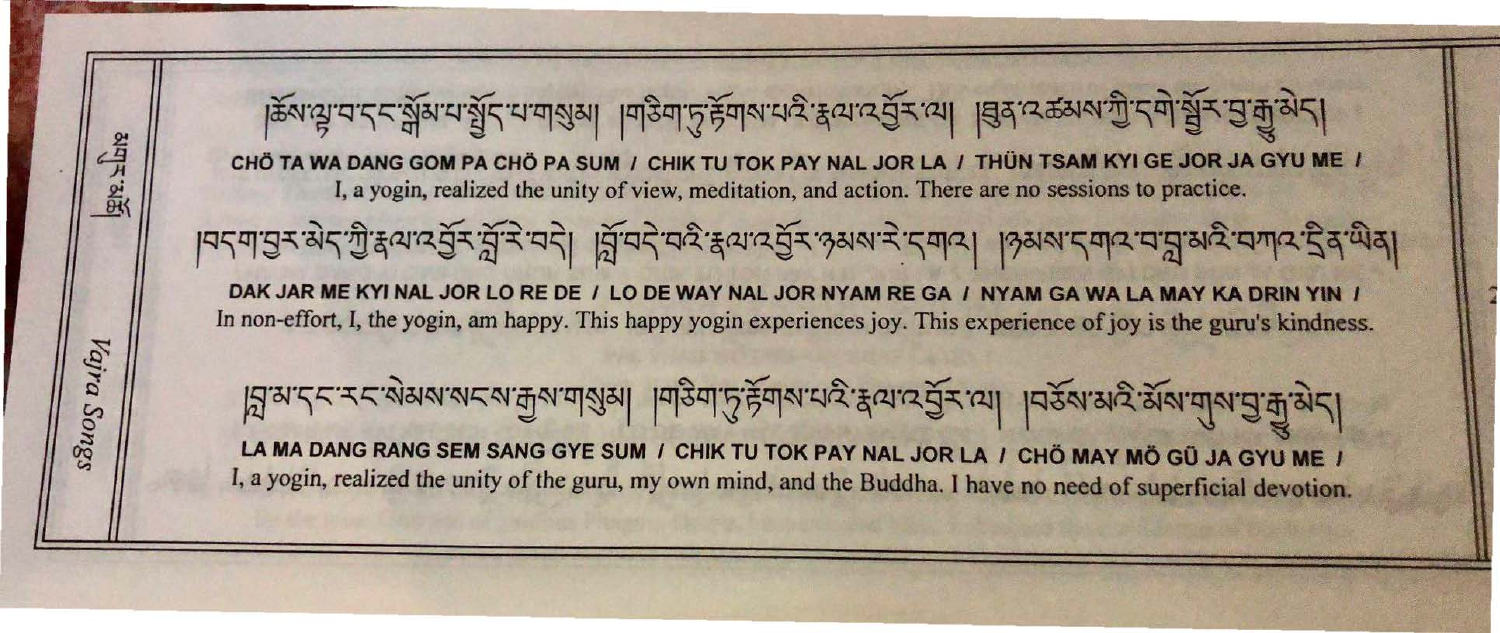

In non-effort, I, the yogin, am happy. This happy yogin experiences joy. This experience of joy is the guru's kindness.

la.s.: 22: कु. टेश. ड्यू. टैवा.वालेश । विठ्वा. टे. ड्रेवाल. तरु. क्षेत्र. जो । विडिये. तर्वे. टूर्वे. ट्रे. चै. अ

PHA MA DANG YI DAM DRO DRUK SUM / CHIK TU TOK PAY NAL JOR LA / ZHEN PHEN GYI DRO DÖN JA GYU ME / I, a yogin, realized the unity of parents, yidams, and the six types of beings. There is no need for the (superficial) benefit of others.

1959 35: अर्जा के दुर पर पर पर से स्वार्थ कर कर से अप से स्वार्थ के अन्य स्वार्थ कर से अपने स्वार्थ के स्वार्थ DAK JAR ME KYI NAL JOR LO RE DE / LO DE WAY NAL JOR NYAM RE GA / NYAM GA WA LA MAY KA DRIN YIN / In non-effort, I, the yogin, am happy. This happy yogin experiences joy. This experience of joy is the guru's kindness.

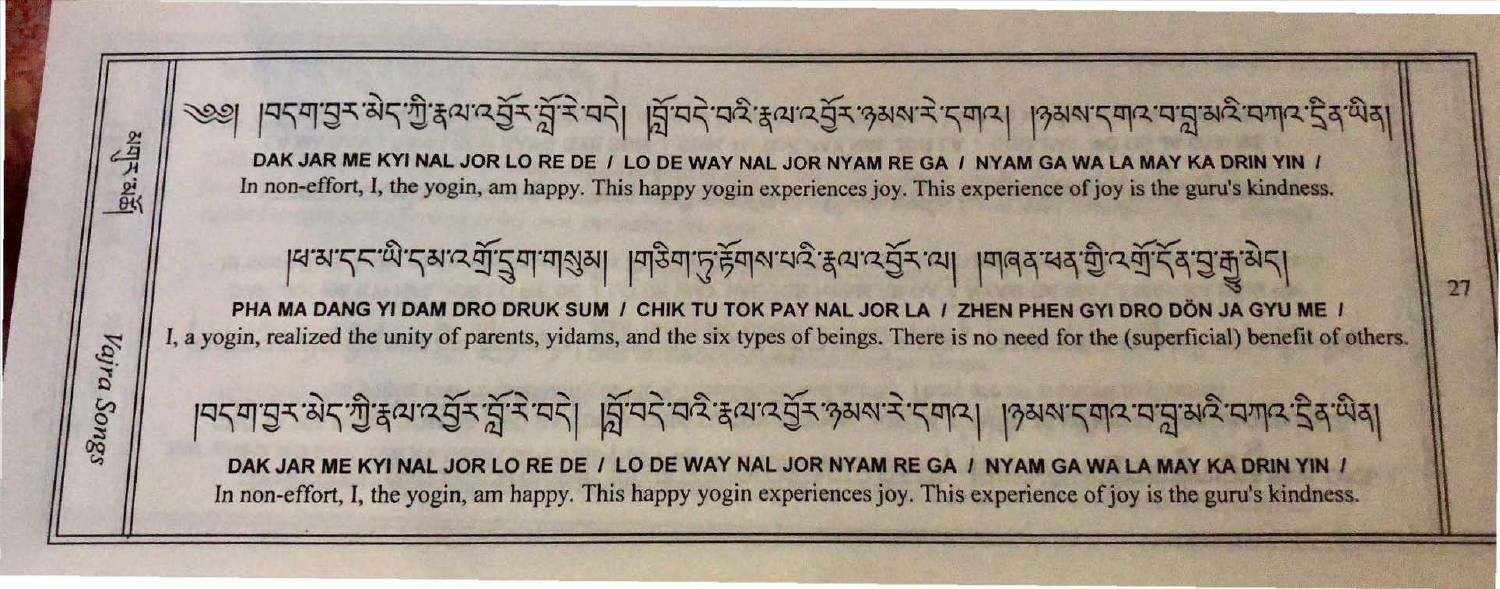$|d=|d-2|<\frac{2}{3}$  in the set of  $\frac{2}{3}$  in the  $\frac{2}{3}$  in the  $\frac{2}{3}$  in  $\frac{2}{3}$  in the  $\frac{2}{3}$ SHARITAS •  $|P54|$ युरु से $53$ क्षय मुंग्ले मुंग्ले मुंग्ले Vajr Ø. केंद्र देन र युं रायर र या गुया । पाउँपा Songs **TSE DI DANG CHI MA BAR DO SUM / CHII** I, a yogin, realized the unity of this l

KA DANG JÜ DE TEN CHÖ SUM / CHIK TU TOK PAY NAL JOR LA / YIK NAK GI PE CHE JA GYU ME / I, a yogin, realized the unity of the sutras, the tantras, and their commentaries. I have no need of written texts .

$$
ar^2 \frac{1}{4}ar^2 \frac{1}{2}ar^3 \frac{1}{2}ar^2 \frac{1}{2}ar^2 \left| \frac{1}{2}ar^2 \frac{1}{2}ar^2 \frac{1}{2}ar^2 \frac{1}{2}ar^2 \frac{1}{2}ar^2 \frac{1}{2}ar^2 \frac{1}{2}ar^2 \frac{1}{2}ar^2 \frac{1}{2}ar^2 \frac{1}{2}ar^2 \frac{1}{2}ar^2 \frac{1}{2}ar^2 \frac{1}{2}ar^2 \frac{1}{2}ar^2 \frac{1}{2}ar^2 \frac{1}{2}ar^2 \frac{1}{2}ar^2 \frac{1}{2}ar^2 \frac{1}{2}ar^2 \frac{1}{2}ar^2 \frac{1}{2}ar^2 \frac{1}{2}ar^2 \frac{1}{2}ar^2 \frac{1}{2}ar^2 \frac{1}{2}ar^2 \frac{1}{2}ar^2 \frac{1}{2}ar^2 \frac{1}{2}ar^2 \frac{1}{2}ar^2 \frac{1}{2}ar^2 \frac{1}{2}ar^2 \frac{1}{2}ar^2 \frac{1}{2}ar^2 \frac{1}{2}ar^2 \frac{1}{2}ar^2 \frac{1}{2}ar^2 \frac{1}{2}ar^2 \frac{1}{2}ar^2 \frac{1}{2}ar^2 \frac{1}{2}ar^2 \frac{1}{2}ar^2 \frac{1}{2}ar^2 \frac{1}{2}ar^2 \frac{1}{2}ar^2 \frac{1}{2}ar^2 \frac{1}{2}ar^2 \frac{1}{2}ar^2 \frac{1}{2}ar^2 \frac{1}{2}ar^2 \frac{1}{2}ar^2 \frac{1}{2}ar^2 \frac{1}{2}ar^2 \frac{1}{2}ar^2 \frac{1}{2}ar^2 \frac{1}{2}ar^2 \frac{1}{2}ar^2 \frac{1}{2}ar^2 \frac{1}{2}ar^2 \frac{1}{2}ar^2 \frac{1}{2}ar^2 \frac{1}{2}ar^2 \frac{1}{2}ar^2 \frac{1}{2}ar^2 \frac{1}{2}ar^2 \frac{1}{2}ar^2 \frac{1}{2}ar^2 \frac{1}{2}ar^2 \frac{1}{2}ar^2 \frac{1}{2}ar^2 \frac{1}{2}ar^2 \frac{1}{2}ar^2 \frac{1}{2
$$

DAK JAR ME KYI NAL JOR LO RE DE I LO DE WAY NAL JOR NYAM RE GA I NYAM GA WA LA MAY KA DRIN YIN I In non-effort, I, the yogin, am happy. This happy yogin experiences joy. This experience of joy is the guru's kindness.

$$
\frac{1}{2}\sum_{i=1}^{n} \frac{1}{2} \left( \frac{1}{2} \sum_{i=1}^{n} \frac{1}{2} \sum_{i=1}^{n} \frac{1}{2} \sum_{i=1}^{n} \frac{1}{2} \sum_{i=1}^{n} \frac{1}{2} \sum_{i=1}^{n} \frac{1}{2} \sum_{i=1}^{n} \frac{1}{2} \sum_{i=1}^{n} \frac{1}{2} \sum_{i=1}^{n} \frac{1}{2} \sum_{i=1}^{n} \frac{1}{2} \sum_{i=1}^{n} \frac{1}{2} \sum_{i=1}^{n} \frac{1}{2} \sum_{i=1}^{n} \frac{1}{2} \sum_{i=1}^{n} \frac{1}{2} \sum_{i=1}^{n} \frac{1}{2} \sum_{i=1}^{n} \frac{1}{2} \sum_{i=1}^{n} \frac{1}{2} \sum_{i=1}^{n} \frac{1}{2} \sum_{i=1}^{n} \frac{1}{2} \sum_{i=1}^{n} \frac{1}{2} \sum_{i=1}^{n} \frac{1}{2} \sum_{i=1}^{n} \frac{1}{2} \sum_{i=1}^{n} \frac{1}{2} \sum_{i=1}^{n} \frac{1}{2} \sum_{i=1}^{n} \frac{1}{2} \sum_{i=1}^{n} \frac{1}{2} \sum_{i=1}^{n} \frac{1}{2} \sum_{i=1}^{n} \frac{1}{2} \sum_{i=1}^{n} \frac{1}{2} \sum_{i=1}^{n} \frac{1}{2} \sum_{i=1}^{n} \frac{1}{2} \sum_{i=1}^{n} \frac{1}{2} \sum_{i=1}^{n} \frac{1}{2} \sum_{i=1}^{n} \frac{1}{2} \sum_{i=1}^{n} \frac{1}{2} \sum_{i=1}^{n} \frac{1}{2} \sum_{i=1}^{n} \frac{1}{2} \sum_{i=1}^{n} \frac{1}{2} \sum_{i=1}^{n} \frac{1}{2} \sum_{i=1}^{n} \frac{1}{2} \sum_{i=1}^{n} \frac{1}{2} \sum_{i=1}^{n} \frac{1}{2} \sum_{i=1}^{n} \frac{1}{2} \sum_{i=1}^{n} \frac{
$$

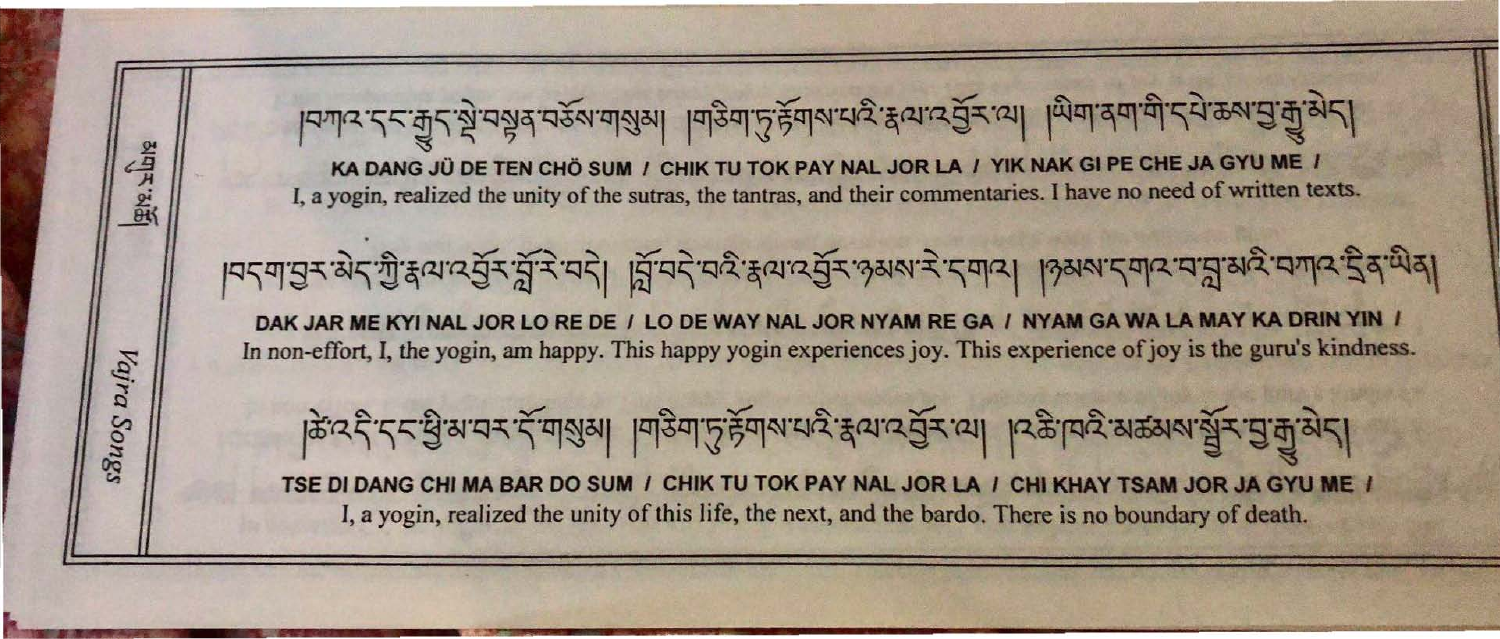..... C\, \_\_\_\_...."..,"" '" V"'" '" C\, ........ '" co... ~ ~ I Q '\ !!J 'r.!, .9121'01 '\ '~' ~ (lJ'r.!, S:r:, ',;J':r:, 'q '\ I ~ 'q " 'qr.!, , ~ c1J 'r.!, S:r:, ''701 ~ ':r:, '" !J]r.!, I \'7OJ ~' r::; 91'2.. 'c:r~'~ 'qITP; 4 3, ..... ~ \

### ह्र या र में र उसरा रे 'दमाय | उसरा इमार मन्ना रे मनार है दाये दा

AL JOR NYAM RE GA / NYAM GA WA LA MAY KA DRIN YIN / experiences joy. This experience of joy is the guru's kindness.

#### $10-9$   $-1.5$   $-1.5$   $-1.5$   $-1.5$   $-1.5$   $-1.5$   $-1.5$   $-1.5$   $-1.5$ SHUK DRAK PO YI / TSAM DEN JE DANG DRAL MA NYONG / ong devotion, I am always with the authentic guru.

IAL JOR NYAM RE GA I NYAM GA WA LA MAY KA DRIN YIN I experiences joy. This experience of joy is the guru's kindness.